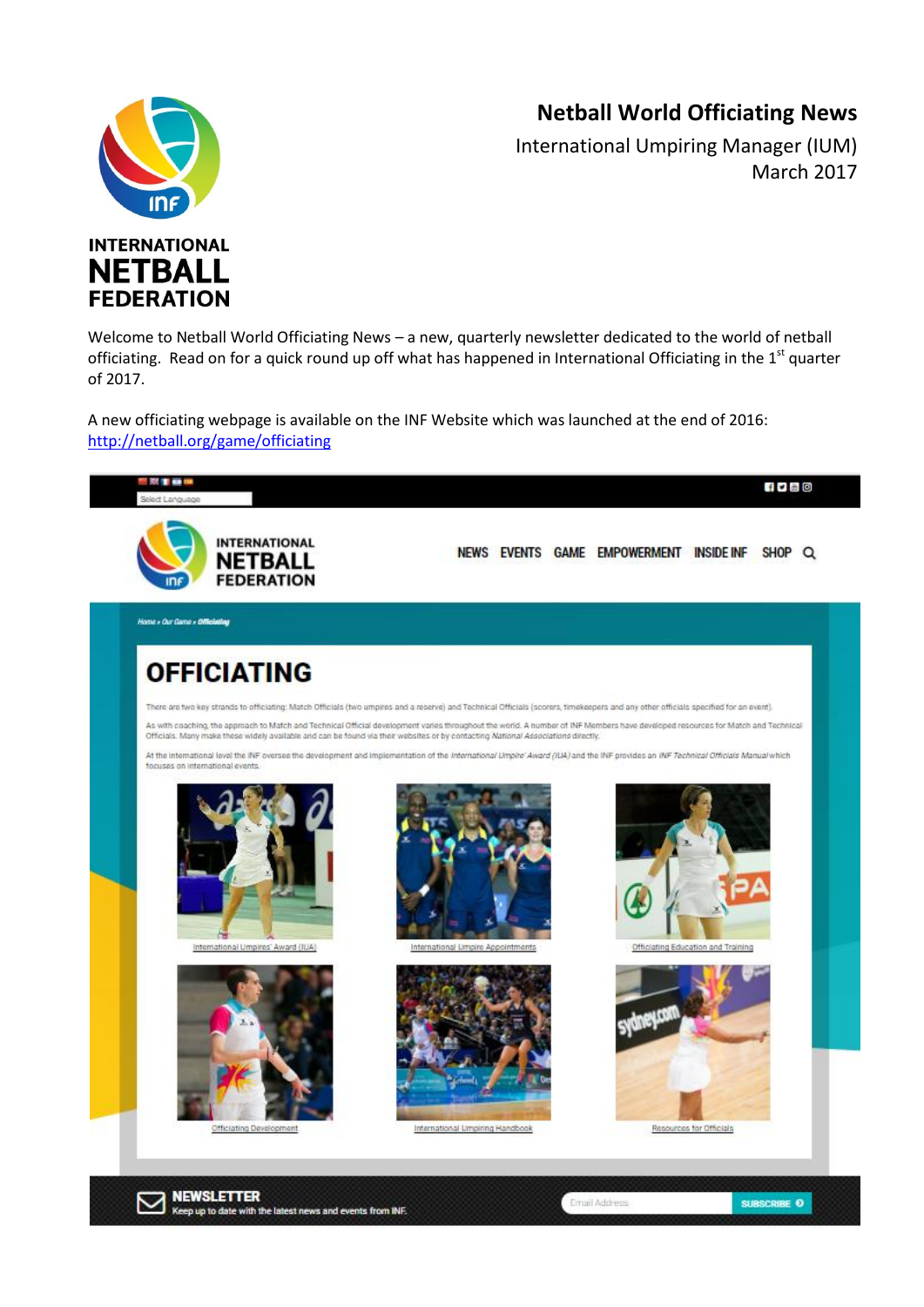Officiating Advisory Groups (OAGs) that ran through 2016 came to a conclusion with the result being the International Umpiring Handbook containing updated procedures which are accessible on the INF Website: <http://netball.org/game/officiating/international-umpiring-handbook>

|                                                               | <b>INTERNATIONAL</b><br><b>NETBALL</b><br><b>FEDERATION</b>                                                                                    | NEWS EVENTS GAME EMPOWERMENT INSIDE INF                                                                                                                                               |                                                                                                                                                         |                                                                                           |
|---------------------------------------------------------------|------------------------------------------------------------------------------------------------------------------------------------------------|---------------------------------------------------------------------------------------------------------------------------------------------------------------------------------------|---------------------------------------------------------------------------------------------------------------------------------------------------------|-------------------------------------------------------------------------------------------|
|                                                               | Home » Our Came » Officiating » International Umpiring Handbook                                                                                |                                                                                                                                                                                       |                                                                                                                                                         |                                                                                           |
|                                                               |                                                                                                                                                | <b>INTERNATIONAL UMPIRING HANDBOOK</b>                                                                                                                                                |                                                                                                                                                         |                                                                                           |
|                                                               | Members organising International Netball events.<br>Published documents and information can be accessed by clicking on the names listed below. | This is a handbook for use by International Umpires' Award (IUA), International Talent identified Umpire (ITID), International Umpires' Award Testing Panel (ITP), ITP Cadets and INF |                                                                                                                                                         |                                                                                           |
|                                                               |                                                                                                                                                | <b>INTERNATIONAL UMPIRING HANDBOOK</b>                                                                                                                                                |                                                                                                                                                         |                                                                                           |
|                                                               |                                                                                                                                                |                                                                                                                                                                                       | Key Performance Indicators (KPIs) for ITP and ITP Cadet<br>[creation scheduled as part of INF OAG2017-5]                                                |                                                                                           |
| INFITP & ITP Cadet<br><b>Procedures</b>                       | INF Procedure for the ITP Programme-<br>Approved October 2016                                                                                  | INF Procedure for the Coaching of Umpires on<br>Rankings Games - Approved January 2017                                                                                                |                                                                                                                                                         |                                                                                           |
| INF IUA & ITID<br><b>Procedures</b>                           | INF Procedure for the ILIA and ITID<br>Programme - approved February 2017                                                                      | INF Procedure for IUA Testing - Approved<br>January 2017                                                                                                                              | Competencies for the IUA Testing Procedure<br>[Creation scheduled as part of INF OAG2017-8]                                                             |                                                                                           |
| <b>INF Umpire and UAP</b><br>Appointment<br><b>Procedures</b> | <b>INF Procedure for the Deployment of</b><br>Umpires and UAP - Approved January<br>2017                                                       | INF Procedure for Appointment of Umpires to<br>Rankings Matches - Approved February 2017                                                                                              | INF Procedure for Ranking International Umpires (with<br>matches to be categorised accordingly)<br>[creation being considered as part of INF 0A62016-2] |                                                                                           |
| <b>INF Forms for</b><br><b>International Umpiring</b>         | <b>INF Match Assessment Report Form -</b><br>Approved January 2017                                                                             | INF Umpire Event Report Form - Approved<br>January 2017                                                                                                                               | <b>INF UAP Event Report</b><br>form - Approved October<br>2016                                                                                          | <b>INF Event Organiser Event</b><br>2017                                                  |
| <b>INF Rules of Netball</b> ,<br>Codes and OAG                | <b>INF Rules of Netball and Match</b><br>Protocols                                                                                             | <b>INF Codes of Conduct</b>                                                                                                                                                           |                                                                                                                                                         | Report Form - Approved January<br>INF Officiating Advisory Group (OAG) Terms of Reference |

Membership of the OAGs due to commence in 2017 are currently being considered in line with the OAG Terms of Reference:

<http://netball.org/inside-inf/committees-and-panels/officiating-advisory-group>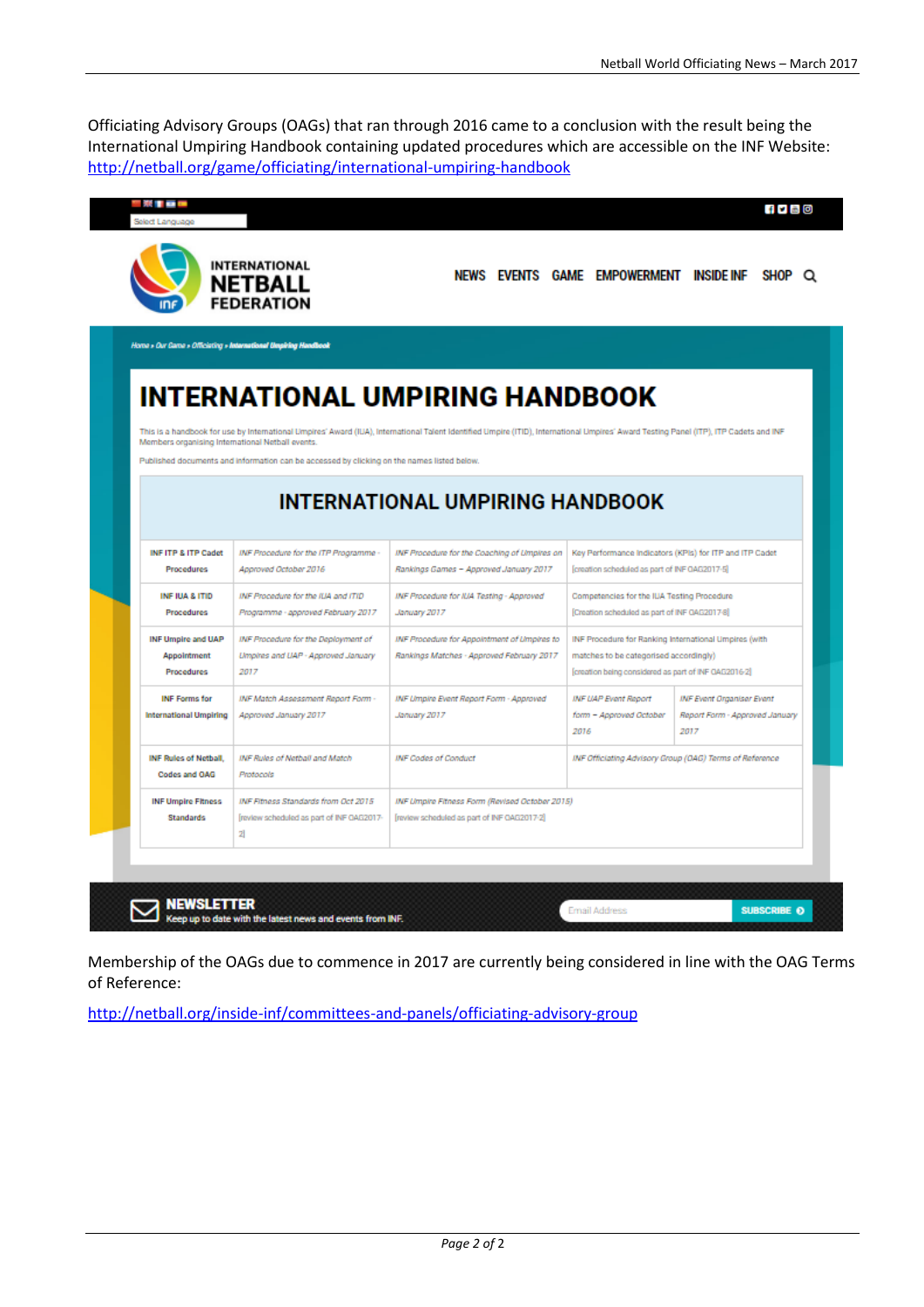The Netball World Youth Cup (NWYC) 2017 Umpire and Umpires Appointment Panel (UAP) have been announced:

<http://netball.org/archives/6922>

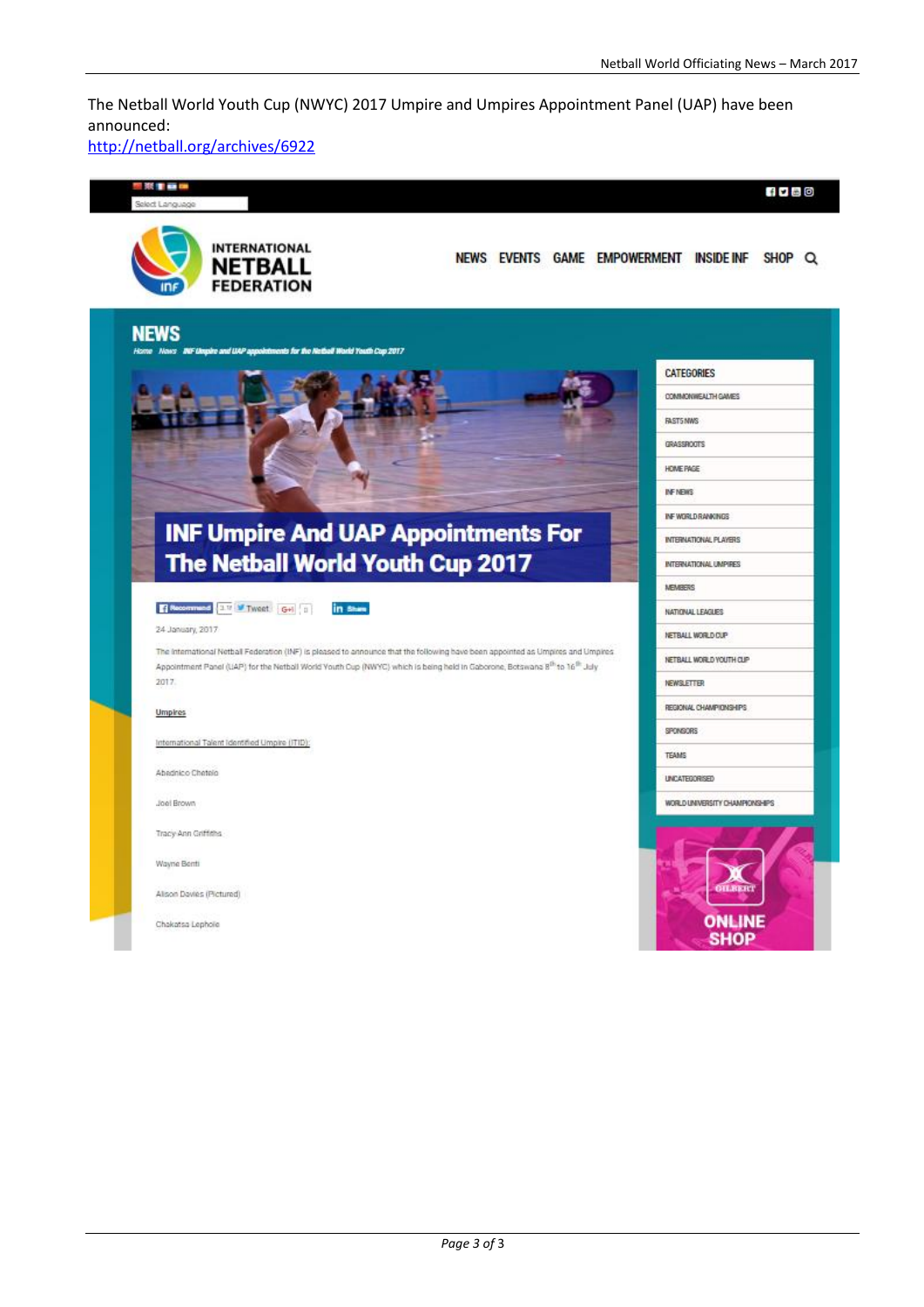The INF Rules of Netball Guidelines are available on the INF Website which have to be used at international events and contains advice from INF Rules Advisory Panel (RAP) of the correct course of action that should be applied in given scenarios:

Section named 'INF Rules of Netball Guidelines' at netball.org/game/the-rules-of-netball



NEWS EVENTS GAME EMPOWERMENT INSIDE INF SHOP Q

Home » Our Came » The Rules of Netball

# **THE RULES OF NETBALL**



INF Congress 2015 new Rules were approved for implementation in International Matches from January 1 2016.

The rules are available below and the translations into Traditional Chinese are underway.

Click here to download the 2016 Rules in English

Click here to download the 2016 Rules in French

Click here to download the 2016 Rules in Hebrew

Click here to download the 2016 Rules in Spanish

The INF Rules Advisory Panel (RAP) will continue to review the implementation of the rules to understand if any further changes need to be considered

#### Please note:



#### The Rules remain at all times the property of the international Netball Federation and copies of the Rules downloaded here are strictly not for

sale or re-print. If you would like to purchase a Rules of Netball book these are available from the national netball associations that are<br>affiliated to NF or from the INF itself - *inf@netball.org* 



INF's 5-a-side format of the sport with opportunities to score 1, 2 or 3 Goal Points from each shot, Fast5 was launched 2012. The INF Fast5<br>Rules have been adapted in line with the INF Rules of Netball 2016.

Click here to download the 2016 Fast5 Rules in English

### **INF Rules of Netball Guidelines**

NF Rules - RAP response to questions from INF Members (Updated February 2017)

INF Match Protocols (June 2016)

INF What's new in the new INF Rules? (November 2015)

INF Rules changes summary (October 2015)